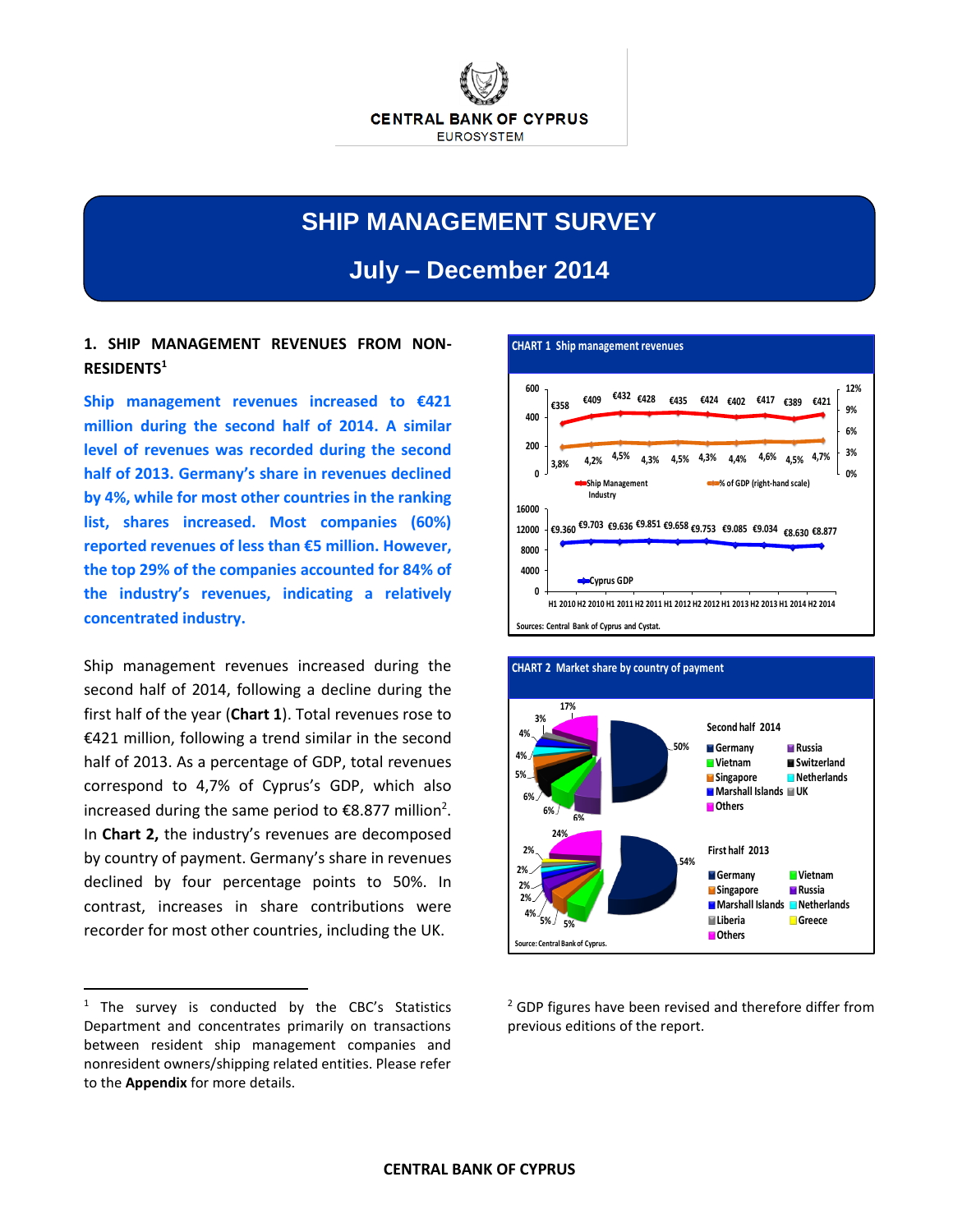

**Chart 3** classifies companies based on their revenues for the period July-December 2014. The horizontal axis segments the range of revenues into six distinct groups and the vertical axis measures the percentage of companies belonging to each group. Each bar illustrates the percentage of companies belonging to each revenue segment. Most companies (60%) reported revenues below the €5 million threshold. Only 9% of the companies managed to generate revenues in excess of €30 million. When compared with previous periods, these figures do not suggest a shift in the composition of the population.

The curve in **Chart 4** depicts market concentration for the ship management industry. The ranked cumulative percentage of companies contributing to ship management revenues is measured on the horizontal axis (e.g. the 29% level corresponds to the top 29% of companies in the industry in terms of sixmonthly revenues). The vertical axis measures the respective (cumulative) percentage revenue

 $\overline{a}$ 

contribution of these companies. The turning point<sup>3</sup> marked on the chart suggests that the top 29% of the companies accounted for 82% of the industry's revenues. It highlights the presence of a small number of large companies in the industry, which is consistent with the analysis in **Chart 3**.



**Chart 5** illustrates the historical development of the aggregated inward (credit) ship management and ship owning transaction flows. These transactions concern aggregated revenues from the provision of shipping services abroad and were compiled from data collected from a variety of sources. This chart is useful in order to examine features such as the longrun trend, seasonality and the volatility of revenues in shipping.

Transactions concerning shipping contracts are most commonly completed gradually within the scope of a financial year. They do not always coincide with the time the service is provided and are usually

less than a 1% increase in the cumulative revenues of the industry.

<sup>&</sup>lt;sup>3</sup> The turning point indicates the level at which a decline in the marginal contribution of companies to the industry's revenues is observed. Specifically, a 1% increase in the number of companies beyond the turning point provides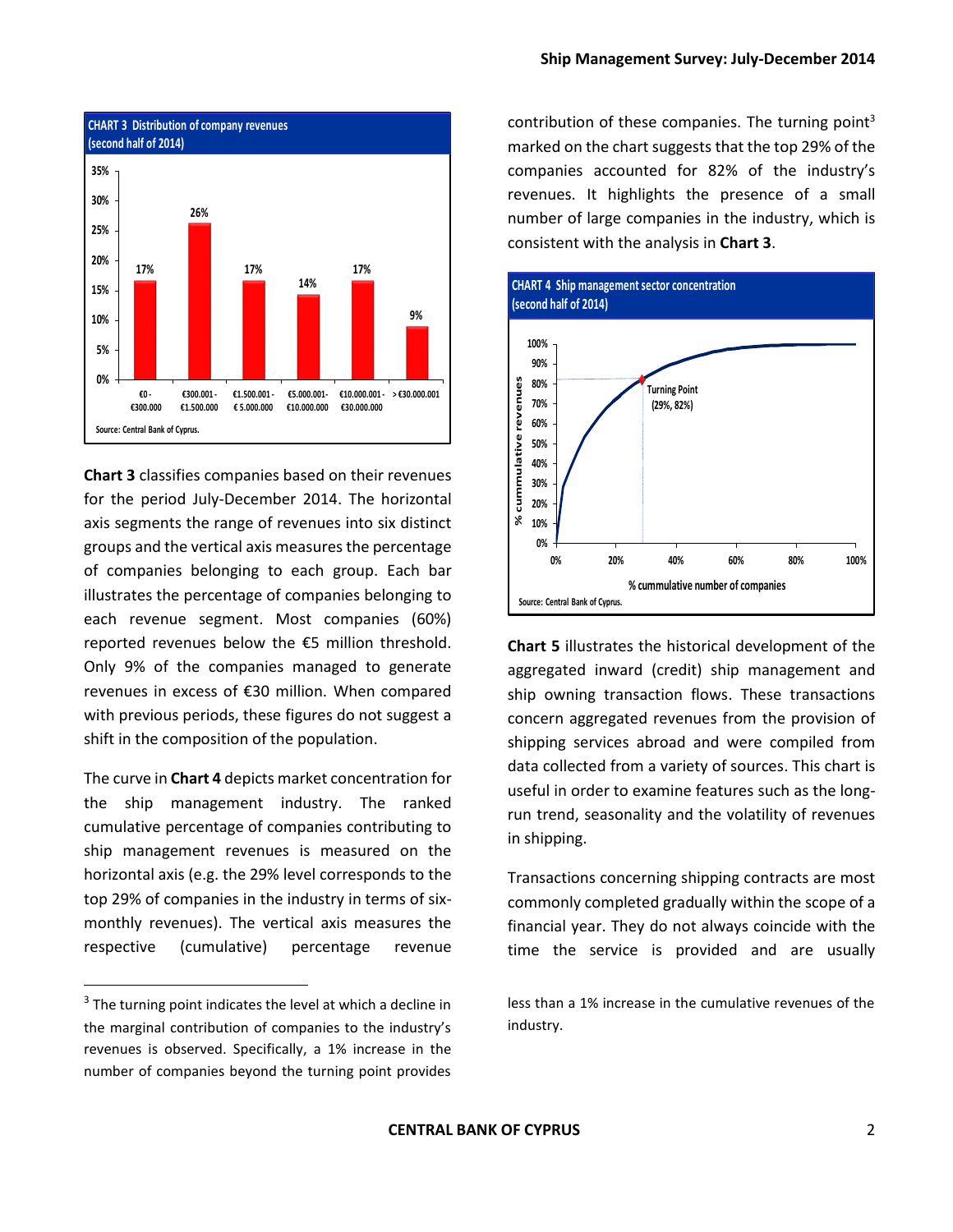completed towards the end of the respective financial year. It is, therefore, of interest to estimate the underlying long-run trend of the series, which illustrates long-run movements in the volume of revenues and not just short-term payments.



Since the raw data consist of highly volatile transaction records, a data-driven Haar-Fisz transform<sup>4</sup> was applied, which enables the identification of the key characteristics of the series. The trend estimate suggests that the level of shipping revenues declined towards the end of 2012, with the exception of some very large transactions recorded during the period December 2013 – March 2014.

#### **2. SHIP MANAGEMENT SERVICES**

 $\overline{a}$ 

**Ship management services (crew, technical and full management) accounted for 80% of the industry's revenues during the second half of 2014. Germany contributed more than half of these revenues but its contribution has declined in line with the reduction in crew management services. There was also a** 

**decline in the contribution of full management services, which are not accounted for by one particularly country.**



The industry's revenues are simultaneously broken down by type of service and country in **Chart 6**. The first level of the tree diagram provides a decomposition by type of ship management service. Crew, technical or full management services accounted for 80% of the industry's revenues, while chartering services were limited to just 11%. The second level of the tree diagram splits the ship management revenues by country. Germany's contribution decreased to 55%, down from 59% during the first half of 2014.

The different types of services covered by ship management operations are presented in terms of their share contribution in **Chart 7**: technical, crew and full management services. Crew management services have been declining since 2012. From 53%

<sup>4</sup> Algorithm developed by Motakis, E.S., Nason, G.P., Fryzlewicz, P. & Rutter, G.A. (2006) "Variance stabilization and normalization for one-color microarray data using a data-driven multiscale approach", *Bioinformatics*, 22,

<sup>2547-2553.</sup> Computations were performed using the 'DDHFm' package written by Efthimios Motakis, Guy Nason and Piotr Fryzlewicz. CRAN archive: http: //cran.rproject. org/web/packages/DDHFm/.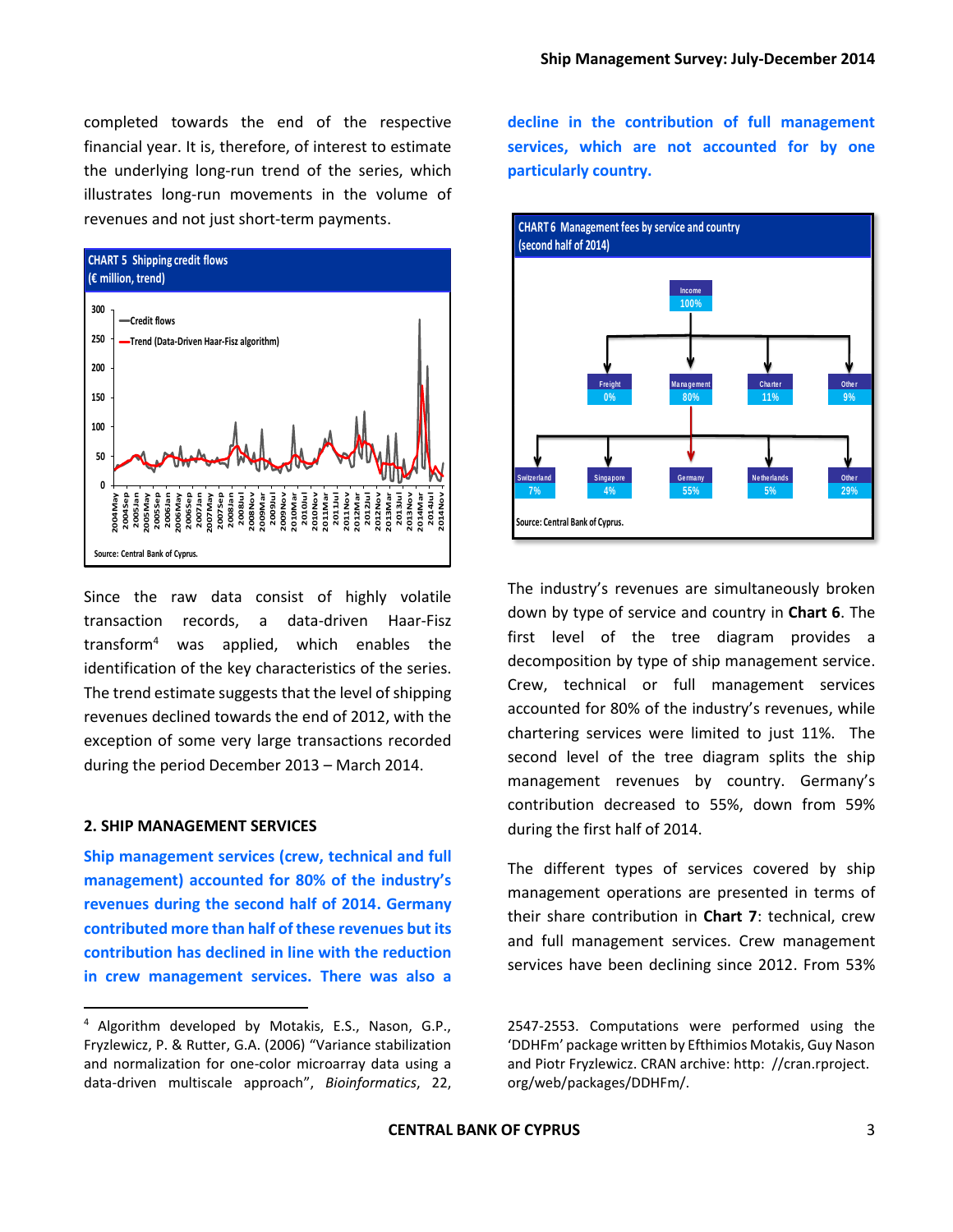during the first half of 2012, their contribution shrunk to 40% towards the end of 2014. There was also a decline in the contribution of full management services during the second half of 2014. In contrast, the contribution of technical management services increased to 15%. However, it should be noted that full management contracts encompass both technical and crew management services, therefore crew management operations remain the primary specialisation of the industry.





Full and crew management services are further analysed by country of payment in **Charts 8** and **9**, respectively. The provision of full management services is not accounted for by one particular country. The most important contributions in this segment come from Malta (18%), the Marshall Islands (16%), Germany (13%) and Switzerland (8%). In contrast, the provision of crew management services is mainly accounted for by Germany (50%), as illustrated in **Chart 9**. The contributions by the other major countries in this segment are significantly smaller (between 5% and 6%).



#### **3. COUNTRY PORTFOLIOS**

**Only 15% of the ship management revenues originate from the provision of services to ships carrying the Cyprus flag. There is a positive relationship between client portfolio size and market share performance. Companies with portfolios consisting of more than 40 ship owning companies scored an average market share of 11%. During the second half of 2014 there were declines in the revenue contributions from Germany, Singapore and the Netherlands.**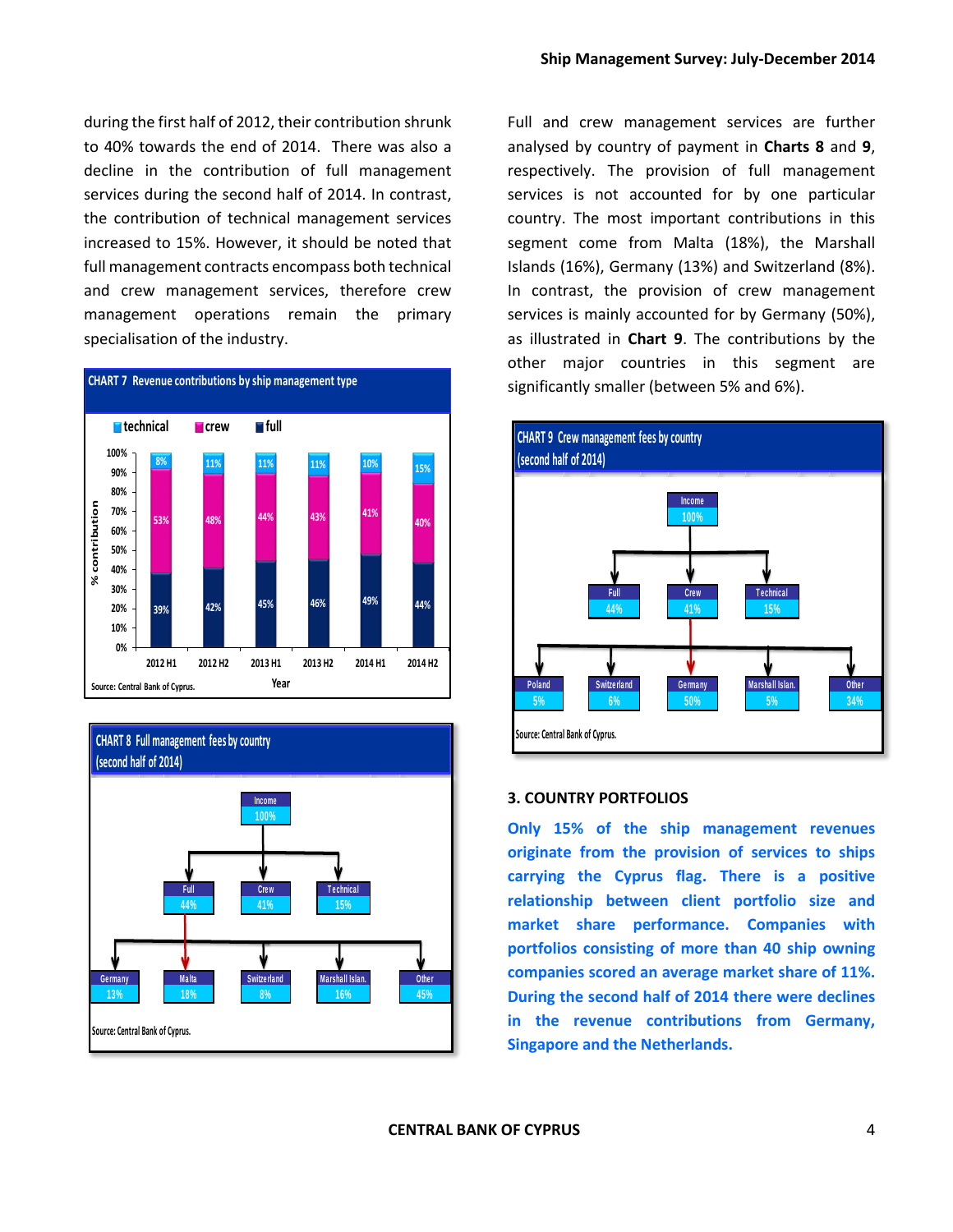In modern day ship management, the choice of flag has implications for operations, such as crew selection and recruitment, the training and development of seafarers and, more generally, human resource management. **Chart 10** provides information regarding the flag registration of the ships that were under management by the industry during the second half of 2014. Only 15% of the ship management revenues originated from the provision of services to ships carrying the Cyprus flag. Similar contributions were also recorded during the previous two periods.





**Chart 11** splits the revenues earned by country of residence of the beneficial ship owners whose ships are managed by Cypriot companies. The results bare a strong resemblance (and the share contributions are similar) to those of **Chart 2**. The contribution of German ship owners dropped from 50% during the first half of 2014 to 46% during the second half of 2014. In contrast, there were increases in the percentage contributions of most other countries in the ranking list, most notably for Poland and Malta.



**Chart 12** examines graphically the relationship between portfolio size (number of ship owning companies managed) and market share (in ship management revenues) during the second half of 2014. The horizontal axis is segmented into four different size ranges (groups) in increasing order. Specifically, ship management companies that managed:

- (i) between 1 and 3 ship owning companies
- (ii) between 4 and 10 ship owning companies
- (iii) between 11 and 40 ship owning companies
- (iv) more than 40 ship owning companies.

The vertical axis on the left-hand side of the chart, measures the numeric and weighted distribution of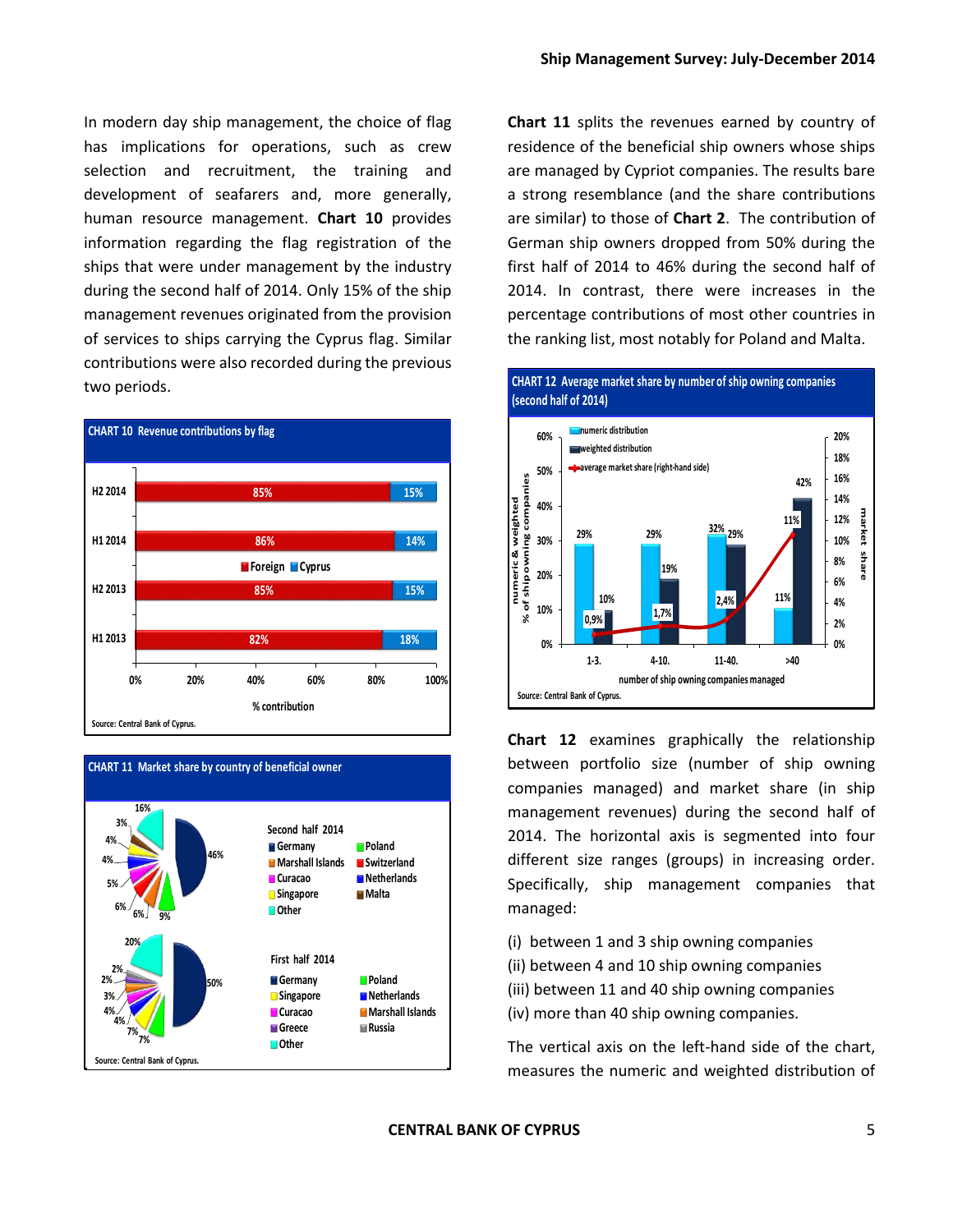each group of companies. The right-hand vertical axis measures the average market share in each group.

Companies managing between 1-3 ship owning companies accounted for 29% of the total population of ship management companies and generated 10% of the industry's revenues. The average company market share in this group was 0,9% for the period under review. Companies managing between 4-10 ship owning companies accounted for 29% of the population of ship management companies, generated 19% of the industry's revenues and scored an average share of 1,7%.

The last two segments suggest that 43% (32% + 11%) of the companies provided services to more than ten ship owning companies during the period under consideration and accounted for 71% of the industry's revenues. Furthermore, 11% of these companies provided management operations to more than 40 ship owners and shared 42% of the industry's revenues. The average market share in this group was 11%. Consequently, there is a positive relationship between client portfolio size and market share performance.



**Chart 13** examines the relationship between market share and revenue growth by country. It highlights both the countries that provide opportunities for higher revenues as well as the countries with a considerable change in terms of their revenue contribution to the industry. The horizontal axis measures each country's share in revenues for the period under consideration. The vertical axis measures the percentage change in the share of each country. The size of each bubble is proportional to the amount of revenues extracted from each country.

In line with previous results, Germany is associated with the highest share in revenues. However, there is a decline in its contribution when compared with the previous period. Declines in market shares were also recorded in the cases of Singapore and the Netherlands. In contrast, ship owners from Curacao, Poland and the Marshall Islands increased their acquisition of ship management services from companies based in Cyprus.



**CHART 14 Percent of ship management companies doing business per country of beneficial ship owner**

Competitive presence and international diversification in the provision of ship management services are important considerations and laudable objectives for the industry. **Chart 14** provides useful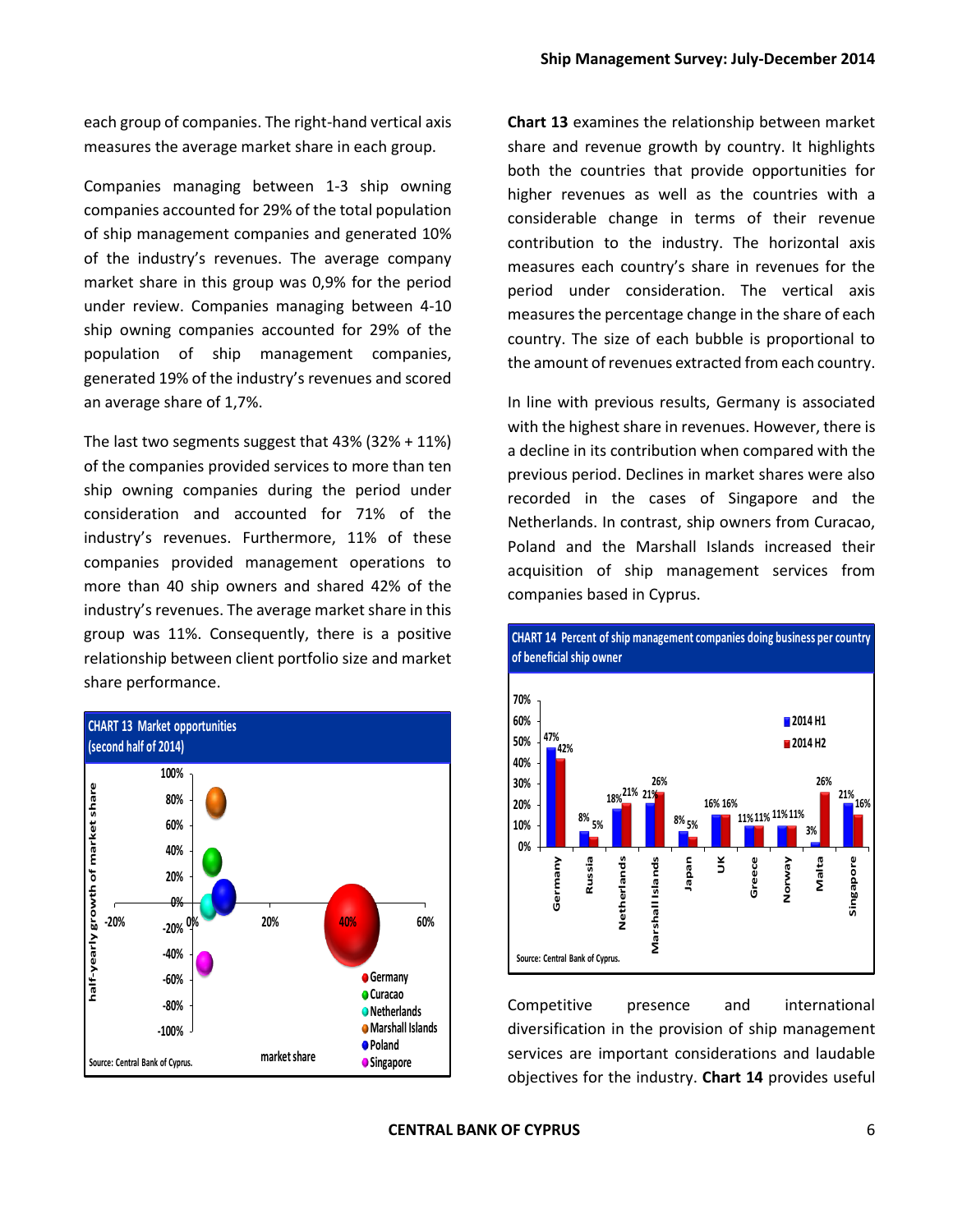**€314 €332 €321 €371 €362 €348 €342 €368 €326 €386**

insights concerning these two aspects of the ship management operations during the second half of 2014. Each country bar designates the percentage of ship management companies registered in Cyprus that have offered services in the specific country.

There are strong links with German ship owners as suggested by the large percentage of companies offering services to German ship owners (42%). There is also strong presence in the Netherlands (21%) and Malta (26%). Few companies provide services in the other countries and it should be a long-term strategic objective to geographically expand the operations of the industry. The benefits in terms of revenues and diversification would be substantial.

#### **4. SHIP MANAGEMENT EXPENSES AND FEES**

**Ship management expenses increased to €386 million during the second half of 2014, which is the highest level recorded since 2010. These concerned mostly crew wages (58%) paid to non-EU citizens. Of the crew wages paid to seafarers, only 18% corresponded to EU citizens. Most of the expenses paid in Cyprus concerned primarily administration (e.g. audit, legal, social insurance etc.) and ship management expenses (e.g. spare parts, lubricants, dry-docking etc.).**

**Chart 15** provides information regarding the level of  $cross-border$  expenses<sup>5</sup> associated with the operations of the ship management industry. Total expenses increased to €386 million during the second half of 2014, which is the highest level recorded since 2010. This is in line with the increase in revenues reported in chart 1.

 $\ddot{\phantom{a}}$ 



**CHART 15 Cross-border ship management industry expenses** 

**400 600 800**

**25%**

**Source: Central Bank of Cyprus.**

**58%**

**(€ million)**



**40%**

**expenses Crew expenses**

**EU crew earnings expenses Non-EU crew earnings expenses**

<sup>5</sup> The figures reported in Chart 15 exclude expenses paid in Cyprus and are therefore comparable and consistent with the revenues reported in Chart 1.

**CENTRAL BANK OF CYPRUS** 7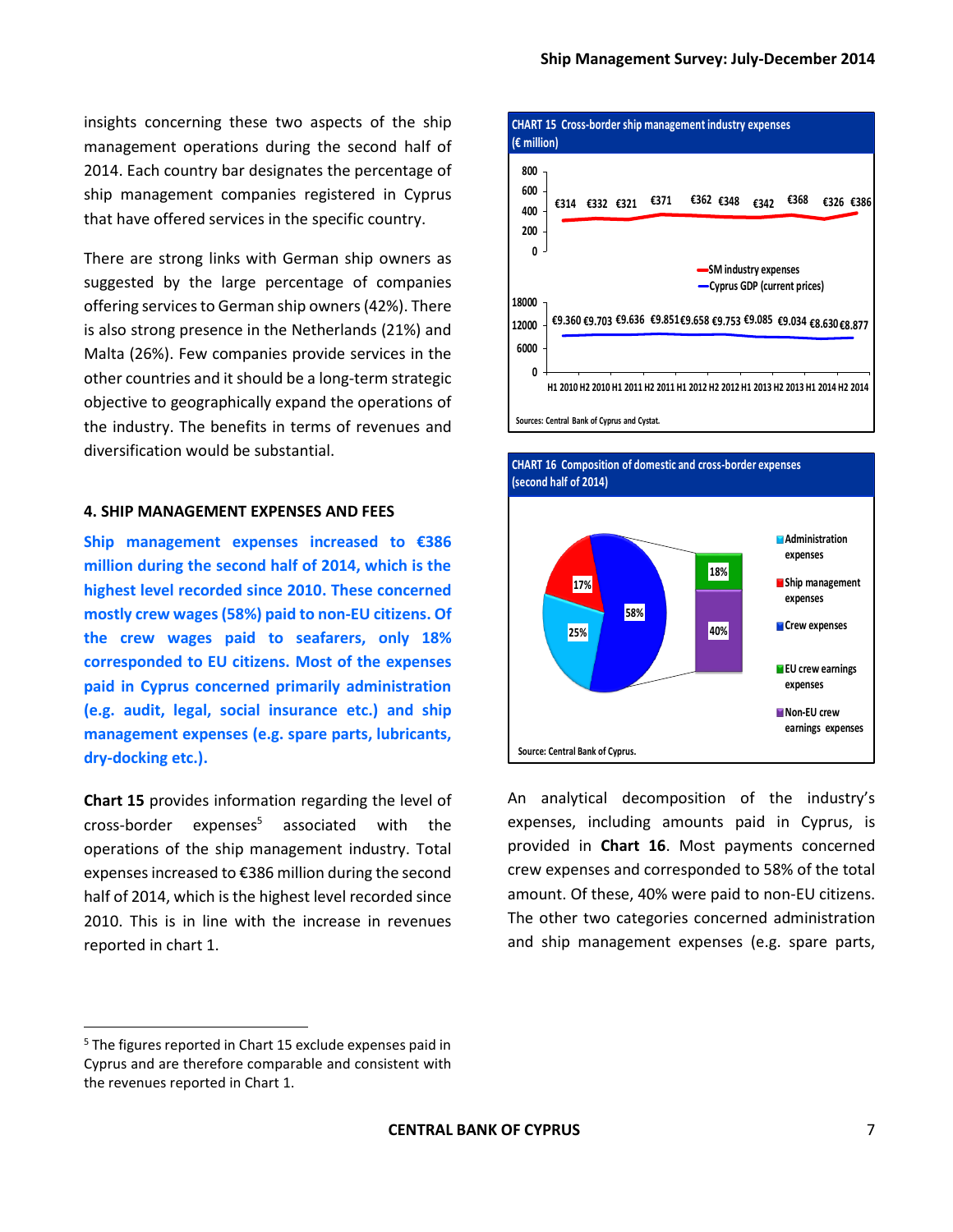lubricants, dry-docking etc), which accounted for 25% and 17% of the total, respectively.



Like most of the other main aggregates, the total expenses of the industry are also analysed by country in **Chart 17**. With the exception of Cyprus, expenses paid to all other countries represent imports of services from abroad and are used to compile Cyprus's current account in the balance of payments. Most of these expenses concerned crew wages paid to seafarers from the Philippines, Ukraine and Poland. In the case of Cyprus (18%), the expenses concerned primarily administration (e.g. audit, legal, social insurance) and ship management expenses.

The main categories of expenses paid by the ship management companies in Cyprus are presented in **Chart 18**. Half of these expenses concern salaries paid to staff employed ashore. Significant amounts are also paid for management fees (7%), social insurance, insurance and provident fund contributions (7%) as well as travelling expenses (7%). It is also worth noting that 6% of the total amount of expenses/losses reported in the survey concerned exchange rate and depreciation expenses.





**Chart 19** supplements the analysis with historical time series information regarding the level of outward (debit) transaction flows. These transactions refer to expenses associated with the provision of shipping services abroad (both ship management and ship owning). Similarly with **Chart 5**, the trend of the series was estimated with the data-driven Haar-Fisz transform algorithm. The results suggests two main findings: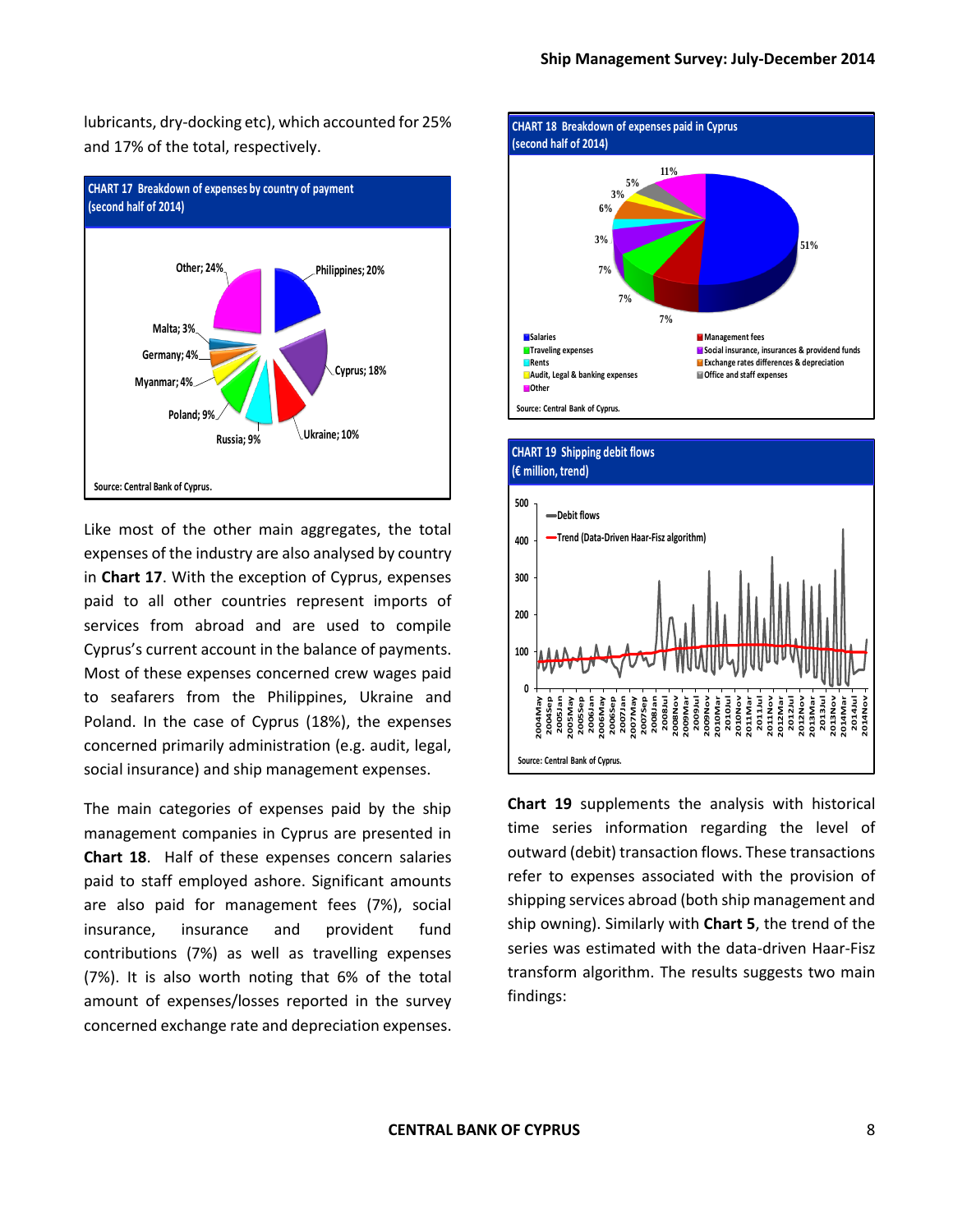- (i) the volatility of transactions increased considerably after 2008, when Cyprus adopted the euro;
- (ii) shipping expenses were increasing until the beginning of 2012, but have declined slightly in subsequent periods.

**Chart 20** provides information regarding the factors that determine the level of ship management fees in the market. The analysis was performed using a hedonic regression model. During the second half of 2014, the fees charged by the industry were mainly influenced by the type of ship management service provided and the country of the ship's beneficial owner. Additional factors include the choice of flag state (which is important primarily for crew expenses) and the type of ship under management (e.g. tanker vs. container).